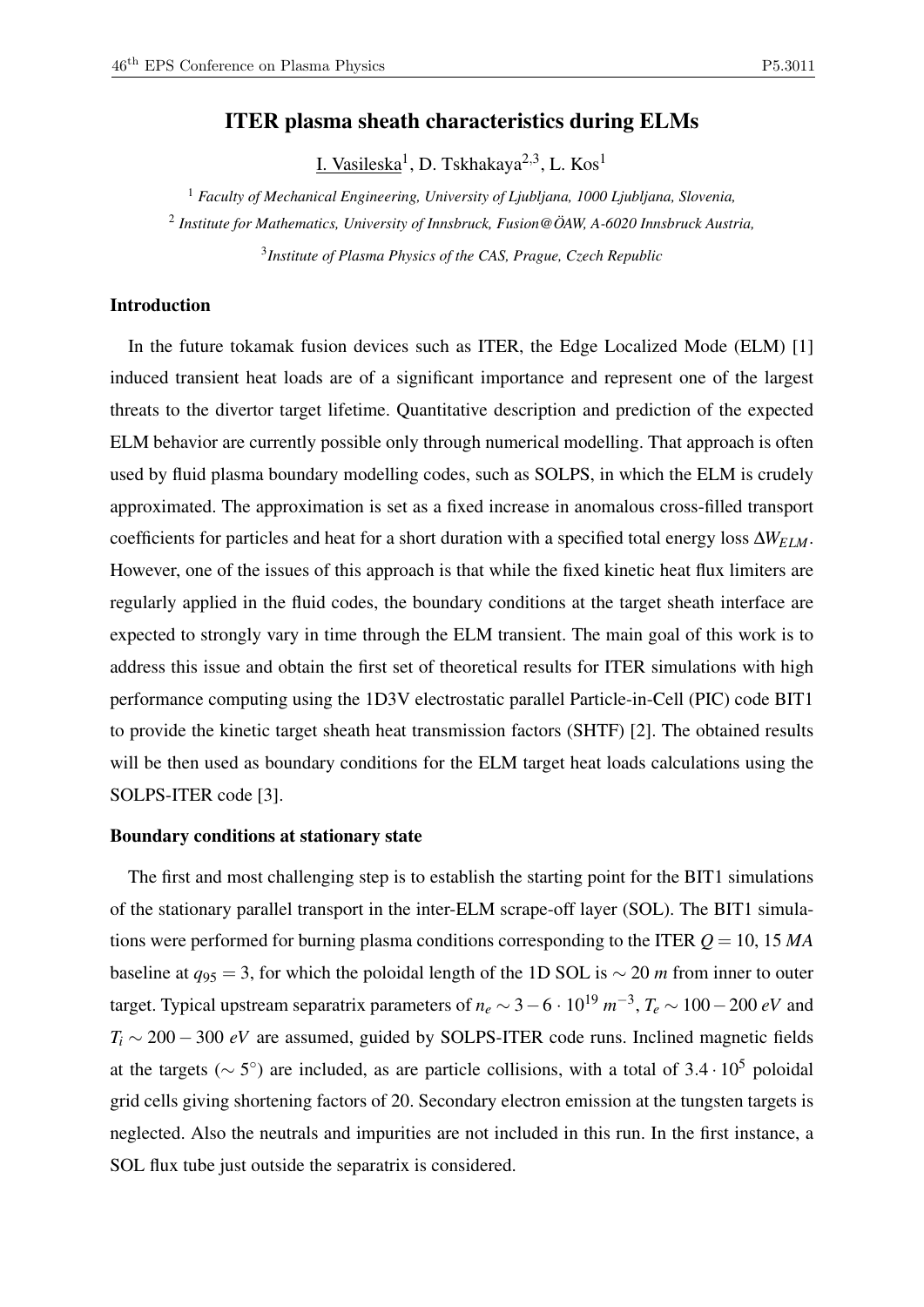On this basis the ELM transient is then launched by injecting an ambipolar, Maxwellian source of particles, distributed around the midpoint, between the two targets and at the *Ti*,*ped*, *Te*,*ped*, *ne*,*ped* characteristic of the H-mode pedestal. The duration of the ELM pulse is set to be between 100-400  $\mu$ s with  $\Delta W_{ELM}$  in the range between 0.1 – 1.0 *MJ*.

A standard BIT1 simulation runs for about 60 days in a parallel computing mode on 1152- 2304 computer cores.The results, electron and ion densities, electron and ion temperatures, plasma potential and electron and ion parallel velocity in stationary state depending of the poloidal length, obtained from the BIT1 code simulations are shown in artciles [4, 5].

To obtained the plasma sheath [6, 7], was used density profile from the previus simulations. The length of the PWT is from  $4.2 \cdot 10^{-4}$  m to  $1 \cdot 10^{-2}$  m. DS point is  $4.2 \cdot 10^{-4}$  m, MP  $2.3 \cdot 10^{-3}$ m and CP  $1 \cdot 10^{-2}$  m, so the length of the plasma sheath is  $2.3 \cdot 10^{-3}$  m or  $4.5\rho_i$ , where  $\rho_i$  is ion gyroradius. The plasma at MP and CP is quasineutral, while at the DS, the electric field is so strong that plasma becomes non-neutral. The boundary conditions (BCs) are formulated at the boundary between the magnetic and collisional presheaths, named sheath edge (SE) [6, 7]. The BCs targets at the SE used in this paper are based on a classical sheath model. The main parameters needed for BCs at the MP entrance are as follows: the potential drop between the MP entrance and the wall  $(\Delta \phi)$ , the ion fluid velocity component  $\left(V_{\parallel}^i\right)$  $\mathbb{I}$  , and the electron and ion energy fluxes  $(Q_{sh}^{e,i})$ . Those quantities are calculated from a set of equations (1) [6]:

$$
M = \frac{V_{\parallel}^i}{C_s}; \quad \gamma^{e,i} = \frac{Q_{sh}^{e,i}}{\Gamma^{e,i} \cdot T^{e,i}}; \quad \varphi = \frac{e\Delta\phi}{T^e};
$$
 (1)

where M,  $C_s = \sqrt{\frac{Te + \delta_i T_i}{m_i}}$  $+\frac{\delta_i T_i}{m_i}$ ,  $\gamma^{e,i}$ ,  $\Gamma^{e,i}$  and  $\varphi$  are the Mach number, the ion-sound speed, the electron and ion sheath heat transmission factor, the electron and ion fluxes to the divertor, and the normalized potential drop, respectively.  $m_{e,i}$  and  $T_{e,i}$  are electron and ion masses and electron and ion temperature. Here  $\delta_i$  ( $\sim$  1) is the polytrophic constant.

### Time dependent BCs

The BIT1 code also can be used for obtaining time depending profiles during fixed point. We fixed the plasma sheath point and run the BIT1 simulation during 200µ*s* at ELM-free and 400µ*s* at Type I ELM. In previous works [4, 5] were presented the results durign ELM-free of the Mach number (∼1), sheath transmission coefficients for the electrons (∼2) and ions (∼7), are constant and near to classical one. The normalized potential drop for inner and outer divertor that reduces proportionally. In this work for Type I ELM, Mach number is increasing during the time and the max value is 2, the sheath transmission coefficients for electrons and ions rapidly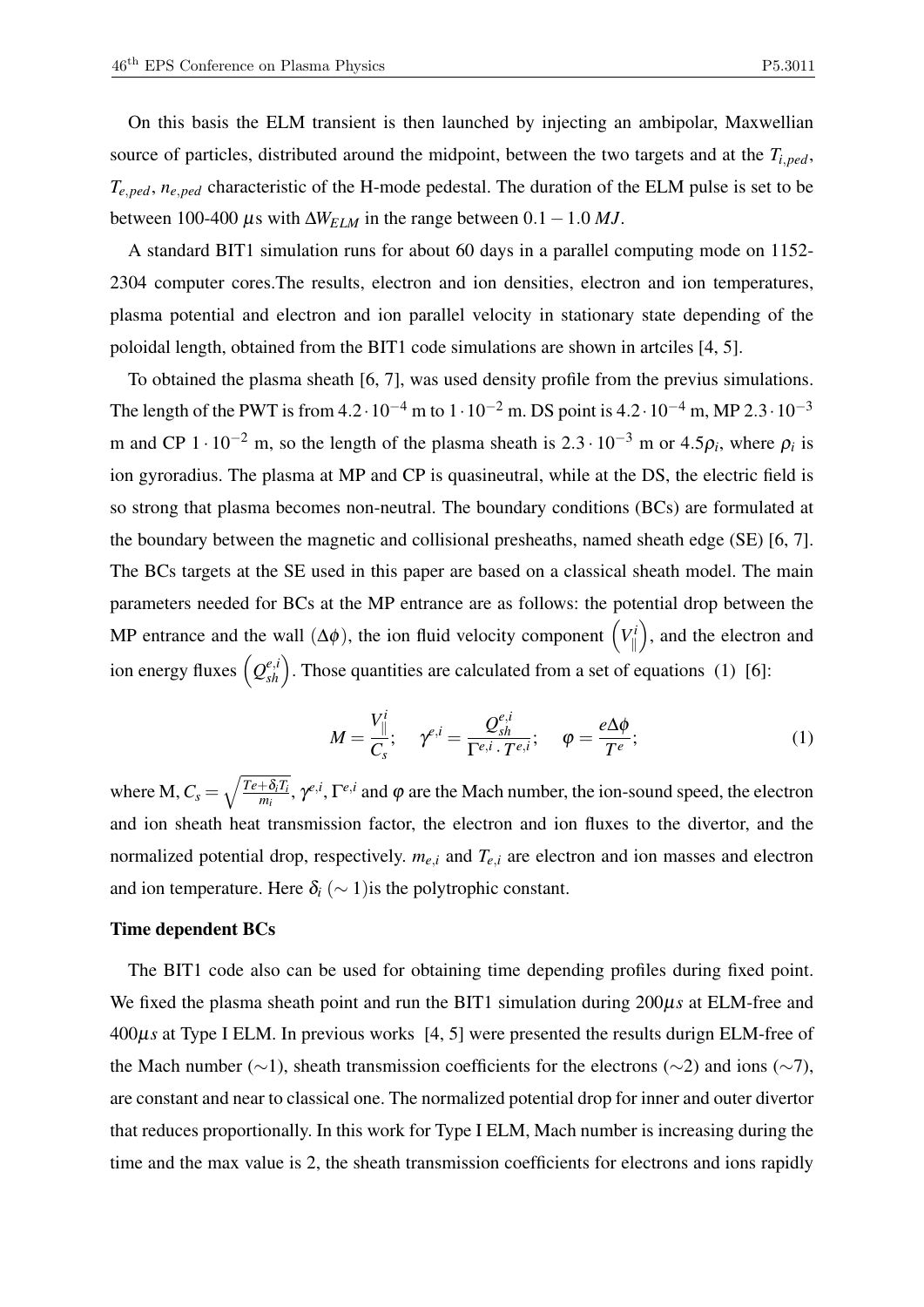increase and reach the peak values, for electrons 3, for ions 9, then slightly decrease and vary the values during the time. At outer divertor SHTF have the same dependencies as in inner.

The normalized potential drops for inner and outer divertor at the same time where the SHTF for electrons and ions rapidly increase, rapidly decreases and then slightly increase. After 400µ*s* from the graphs in 1 the values for Mach number, normalized potential drops and SHTF for electrons and ions start to decrease. This phase is called post-ELM.

The SHTF decreases, but are still in the range of classical value. The reasons of such behaviour is the extremely high pre-ELM divertor temperatures, due to the absence of plasma recycling and cooling impurity interactions.

#### Conclusion

Kinetic effects in the SOL play an important role for the future fusion devices: they strongly affect plasma and power loads to the plasma facing components (PFC). As a results kinetic effects in the SOL influence the lifetime of the PFC. Therefore, kinetic study of the SOL has become one of the most challenging topics in fusion plasma research. For systematic kinetic study of SOL, in this work, was used the worldwide unique PIC/MC code BIT1. The BIT1 code contains all the range of SOL kinetic parameters. That are needed for performing the set of 1D SOL



*Figure 1: Time dependent BCs for Type I ELM (a)-Mach number, (b)-normalized potential drop for inner and outer divertor, (c) - Sheath transmission coefficients for electron and ion on the wall at inner and outer divertor*

simulations. The model of SOL in the fluid codes required artificial ad-hoc parameters. These